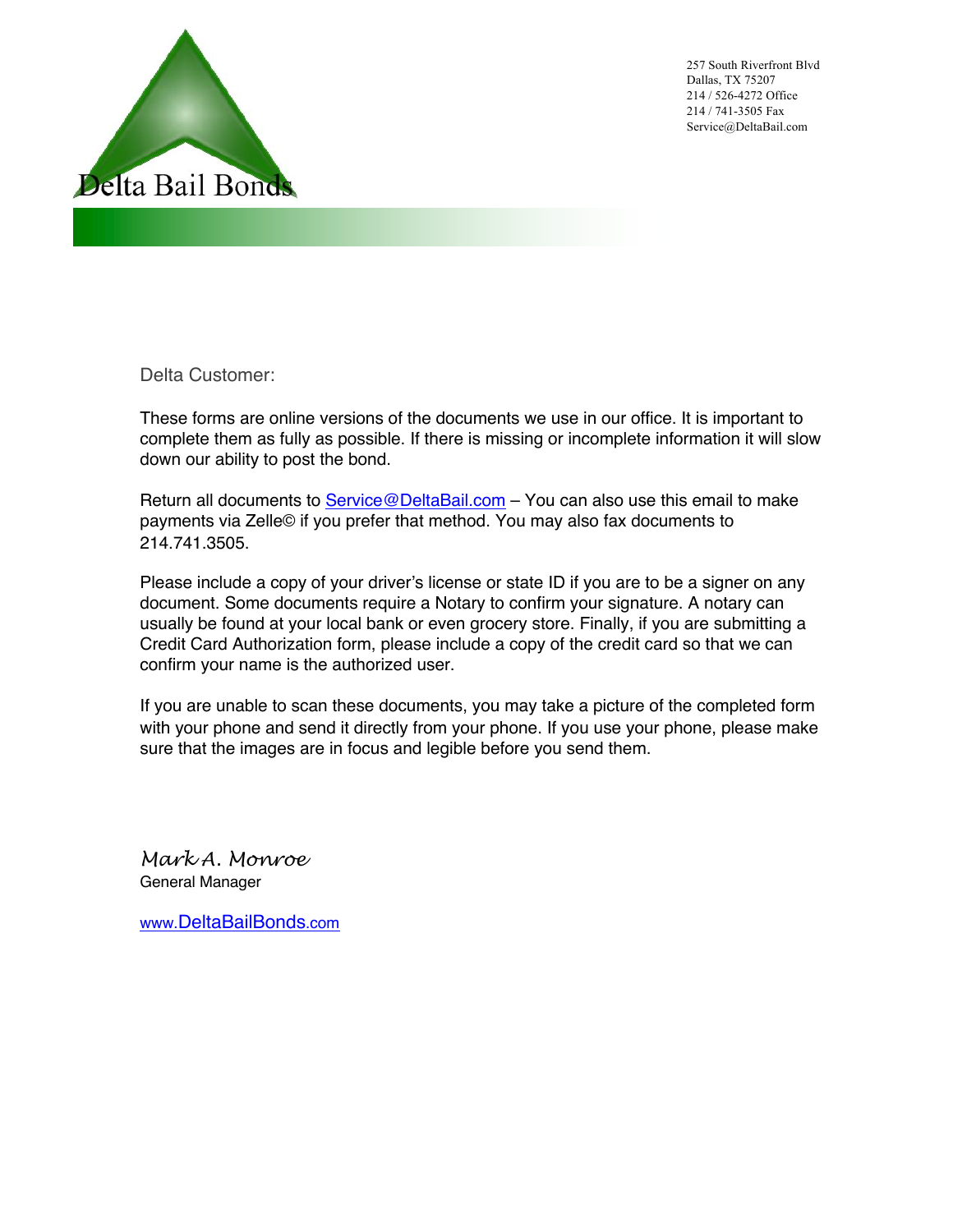

## **APPLICATION FOR CO-SIGNER**

| Previous Address:                                                                                              | <u>City: State: How Long:</u>                                                                                                                                                                                                                                                                                                                                                                                                                                                                                                                                                |  |  |                                                                                                                                                                                                                                |  |  |
|----------------------------------------------------------------------------------------------------------------|------------------------------------------------------------------------------------------------------------------------------------------------------------------------------------------------------------------------------------------------------------------------------------------------------------------------------------------------------------------------------------------------------------------------------------------------------------------------------------------------------------------------------------------------------------------------------|--|--|--------------------------------------------------------------------------------------------------------------------------------------------------------------------------------------------------------------------------------|--|--|
| Employer:                                                                                                      | Position: Maria How Long: Maria How Long:                                                                                                                                                                                                                                                                                                                                                                                                                                                                                                                                    |  |  |                                                                                                                                                                                                                                |  |  |
|                                                                                                                |                                                                                                                                                                                                                                                                                                                                                                                                                                                                                                                                                                              |  |  |                                                                                                                                                                                                                                |  |  |
|                                                                                                                |                                                                                                                                                                                                                                                                                                                                                                                                                                                                                                                                                                              |  |  |                                                                                                                                                                                                                                |  |  |
|                                                                                                                | Do you own any property? (list)                                                                                                                                                                                                                                                                                                                                                                                                                                                                                                                                              |  |  |                                                                                                                                                                                                                                |  |  |
|                                                                                                                | Mortgage Company?                                                                                                                                                                                                                                                                                                                                                                                                                                                                                                                                                            |  |  |                                                                                                                                                                                                                                |  |  |
|                                                                                                                | <b>CREDIT REFFERENCES: (No account numbers are requested, only bank names)</b><br>Primary Bank: Marian Checking/Savings: Mow Long: Marian Primary Bank: Marian Checking/Savings: Marian Primary<br>Credit Card: ______________________Balance: ________ / Credit Card: ________________________________Balance: __________________________<br>Notes: Notes: Notes: Notes: Notes: Notes: Notes: Notes: Notes: Notes: Notes: Notes: Notes: Notes: Notes: Notes: Notes: Notes: Notes: Notes: Notes: Notes: Notes: Notes: Notes: Notes: Notes: Notes: Notes: Notes: Notes: Notes |  |  |                                                                                                                                                                                                                                |  |  |
| PERSONAL REFFERENCES:                                                                                          |                                                                                                                                                                                                                                                                                                                                                                                                                                                                                                                                                                              |  |  |                                                                                                                                                                                                                                |  |  |
|                                                                                                                | Name: Name: Name: Name: Nelationship: Name: Name: Name: Name: Name: Name: Name: Name: Name: Name: Name: Name: Name: Name: Name: Name: Name: Name: Name: Name: Name: Name: Name: Name: Name: Name: Name: Name: Name: Name: Name                                                                                                                                                                                                                                                                                                                                               |  |  |                                                                                                                                                                                                                                |  |  |
|                                                                                                                | Name: Name: Name: Name: Nelationship: Name: Name: Name: Name: Name: Name: Name: Name: Name: Name: Name: Name: N                                                                                                                                                                                                                                                                                                                                                                                                                                                              |  |  | Phone: 2008 Phone:                                                                                                                                                                                                             |  |  |
|                                                                                                                | Relationship: \\square\\sqrt{\math{\math{\math{\math{\math{\math{\math{\math{\math{\math{\math{\math{\math{\math{\math{\math{\math{\math{\math{\math{\math{\math{\math{\math{\math{\math{\math{\math{\math{\math{\math{\math{\                                                                                                                                                                                                                                                                                                                                               |  |  | Phone: 2008 Phone: 2008 Phone: 2008 Phone: 2008 Phone: 2008 Phone: 2008 Phone: 2008 Phone: 2008 Phone: 2008 Phone: 2008 Phone: 2008 Phone: 2008 Phone: 2008 Phone: 2008 Phone: 2008 Phone: 2008 Phone: 2008 Phone: 2008 Phone: |  |  |
|                                                                                                                | Name: Name: Name: Nelationship: Nelationship: Phone: Name: Name: Name: Name: Name: Name: Name: Name is not not                                                                                                                                                                                                                                                                                                                                                                                                                                                               |  |  |                                                                                                                                                                                                                                |  |  |
| Name: Name and Allen and Allen and Allen and Allen and Allen and Allen and Allen and Allen and Allen and Allen |                                                                                                                                                                                                                                                                                                                                                                                                                                                                                                                                                                              |  |  | Phone: 2008 Phone: 2008 Phone: 2008 Phone: 2008 Phone: 2008 Phone: 2008 Phone: 2008 Phone: 2008 Phone: 2008 Phone: 2008 Phone: 2008 Phone: 2008 Phone: 2008 Phone: 2008 Phone: 2008 Phone: 2008 Phone: 2008 Phone: 2008 Phone: |  |  |
|                                                                                                                | Name: Name: Name: Nelationship: Name: Name: Name: Name: Name: Name: Name: Name: Name: Name: Name: Name: Name: N                                                                                                                                                                                                                                                                                                                                                                                                                                                              |  |  |                                                                                                                                                                                                                                |  |  |
|                                                                                                                | Name: Name: Name: Nelationship: Name: Nelationship: Name: Name: Name: Name: Name: Name: Name: Name: Name: Name                                                                                                                                                                                                                                                                                                                                                                                                                                                               |  |  |                                                                                                                                                                                                                                |  |  |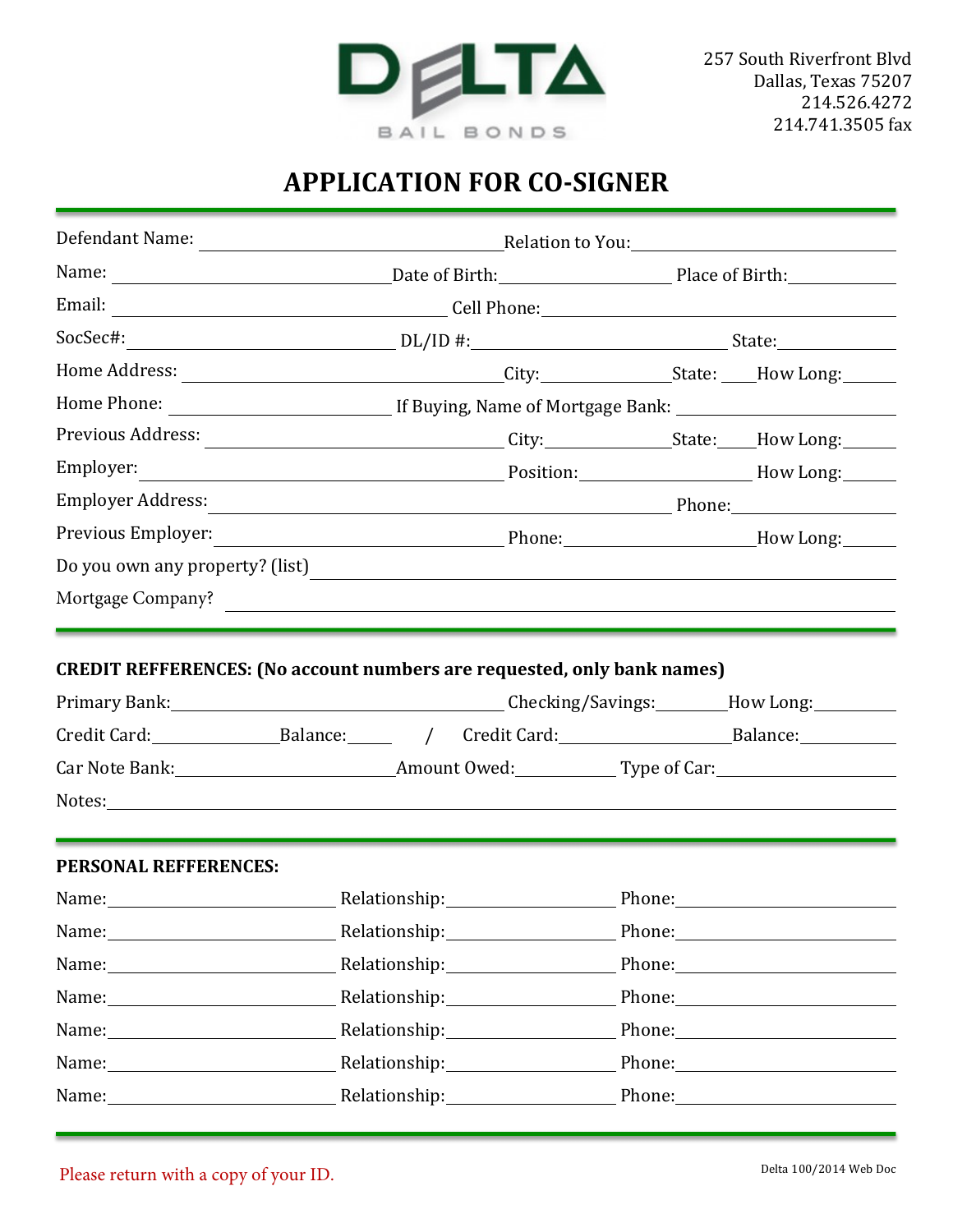# **Agreement to Indemnify Delta Bail Bonds**

| For and in consideration of CMMM Management, Accredited Surety and Casualty Company and              |                                         |
|------------------------------------------------------------------------------------------------------|-----------------------------------------|
| Charles O. Monroe doing business as Delta Bail Bonds, hereinafter referred to as "Bail Bond Company" |                                         |
| securing the release (from jail) of,                                                                 | , hereinafter referred to as            |
| (Name of Bonded Person)<br>"Bonded Person"; I,                                                       | hereinafter referred to as "Indemnitor" |
| agrees to pay the <b>Bail Bond Company</b> a sum of \$                                               | within Twenty-Five (25) days            |

of a bond forfeiture, or writ forfeiture of Bonded Person.

By signing this agreement, **Indemnitor** agrees to reimburse the **Bail Bond Company** for the full amount of the bond, plus any additional expenses and fees that the **Bail Bond Company** incurs as a result of securing the release, from jail, of the **Bonded Person**.

**Indemnitor** also agrees to provide **Bail Bonds Company** with information that may be used to locate, find, arrest and submit **Bonded Person** into the custody of law enforcement. **Indemnitor** agrees to allow this information to be used in obtaining additional data related to the apprehension of the **Bonded Person**. That data may include contact information, account numbers, social security numbers, date of birth, electronic tracking data, IP addresses, login information, GPS position data and any other data as it relates to the apprehension of the **Bonded Person**, but not otherwise.

**Indemnitor** understands that he/she is jointly and severally (individually and as a group) indemnifying (agreeing to reimburse) the **Bail Bond Company** against any and all liability, demands, judgments, interest, damages, attorney's fees and costs incurred by the **Bail Bond Company** as a result of securing the release of the **Bonded Person** from jail. If the **Bail Bond Company** requires an additional Indemnitor, it is to supplement but not to replace or discard this **Indemnitor**. The requirement of an additional Indemnitor does not constitute a denial or rejection of this agreement. The Indemnitor understand that this agreement shall remain valid for the remainder of the **Bonded Person's** criminal case.

In addition to the above, **Indemnitor** agrees to pay **Bail Bond Company** all reasonable and necessary expenses incurred, if any, therein attempting to locate, find, attach, arrest and submit **Bonded Person** as a result of the bond forfeiture or writ forfeiture.

**Indemnitor** further agrees to pay reasonable attorney fees and court cost if a lawsuit is brought to recover any loss or expenses incurred pursuant to this contract.

**Indemnitor** further agrees to assume all liability for any balance due on the account of **Bonded Person**. The **Indemnitor** shall guarantee full payment to Bail Bond Company within 180 days of the **Bonded Person's** release from custody, unless other agreement is made in writing and signed by employee of **Bail Bond Company**. 

**Indemnitor** understands that if further explanation is needed regarding the meaning of Bail Bond, Bond Forfeiture, Judgment, or other contract terms the Indemnitor shall ask Bail Bond Company's employee or personal will explain it before Indemnitor should sign this agreement. By signing this Agreement to Indemnify Delta Bail Bonds, *Indemnitor* is acknowledging his/her full acceptance of the terms and conditions set forth within.

#### **--------- DEFINITIONS ---------**

A Bond Forfeiture occurs when it appears to the Judge of the court where Bonded Person's case is docketed that Bonded Person did not appear in court and the Judge so designates, note, write or expresses the same on the courts docket.

A Writ Forfeiture occurs when Bonded Person requires an attorney to secure a Writ of Habeas Corpus to obtain Bonded Person's release from jail and Bonded Person does not appear at the Sheriff's Office to post an appearance bond within Ninety (90) days. This shall also apply to a **Fugitive from Justice Writ** for Bonded Person, when Bail Bond Company posts a bond(s) for warrants originating outside the borders of the State of Texas.

#### **---------INDEMNITOR OATH ------**

I have fully read the agreement and I acknowledge an understanding of the terms and conditions contained within. I further acknowledge my acceptance of the obligation and liability contained herein.

Dated this  $\qquad \qquad \text{day of}$  , 20  $\qquad \qquad$ 

Notary Public / Witness Indemnitor / Co-Signer

Delta 816

Please include a copy of your ID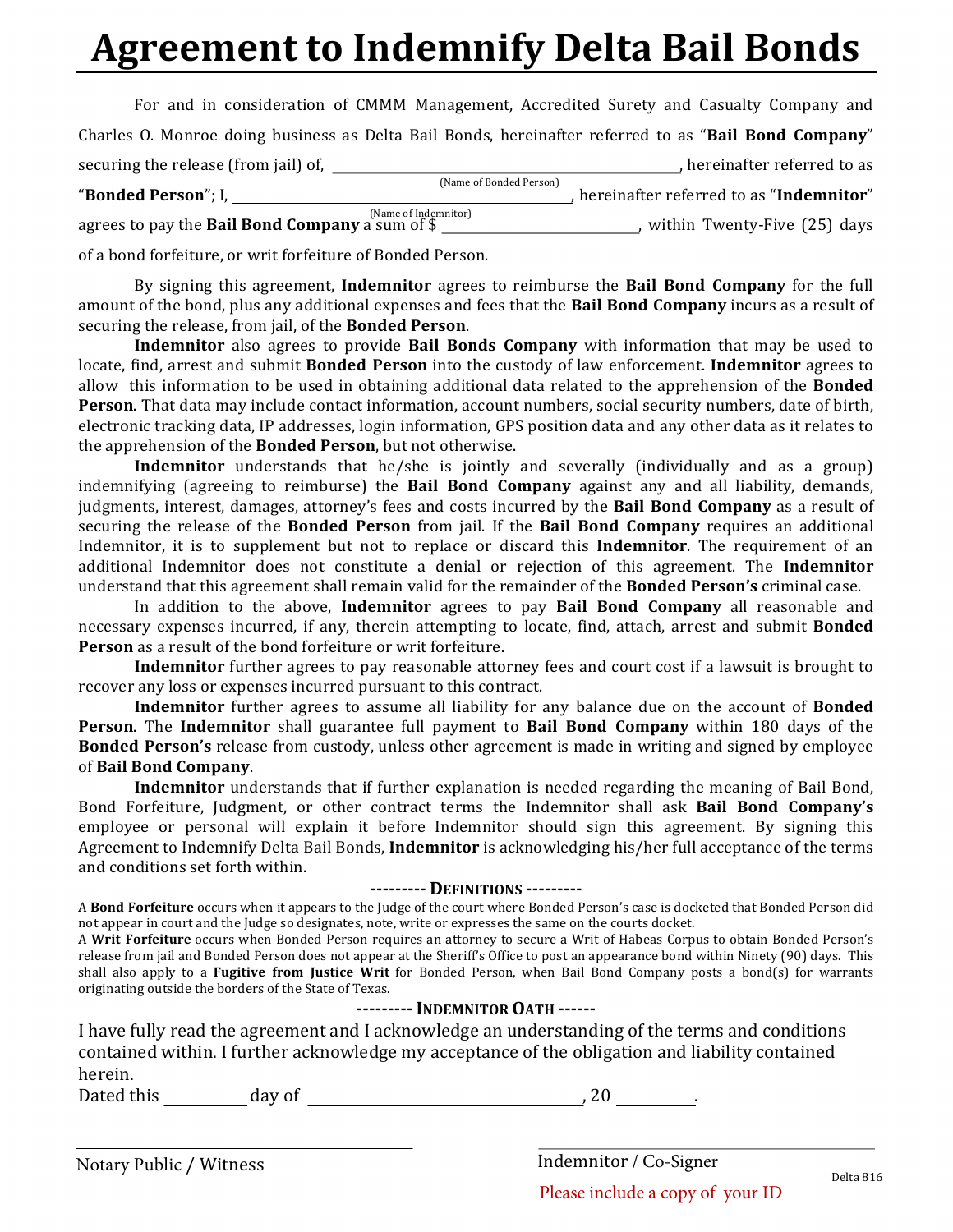### **NOTICE REGARDING ALIENS WHO MAKE BOND**

An alien incarcerated for criminal charges in the United States may be subject to detention and deportation by the United States government. Detention and deportation are particularly likely for aliens who are in the United States illegally.

Bonds for criminal charges **have no effect** on detention and deportation proceedings or possibilities. An alien who makes bond on all state criminal charges **may, in some cases, never obtain release from jail before disposing of** his or her criminal case. Furthermore, he or she may be subject to deportation at any time.

An alien making a bail bond and his or her bondsman may remain liable on the bond when the alien fails to appear for court due to deportation from the United States.

Finally, it should be noted that anyone who encourages or aids an alien to enter or reenter the United States illegally may be subject to criminal prosecution, as may anyone who encourages or aids an alien to intentionally or knowingly fail to appear for court proceedings as promised in a bail bond.

### **NOTIFICACION REFERENTE A PERSONAS INDOCUMENTADAS QUE UTILIZAN FIANZAS**

Una persona indocumentada que haya sido encarcelada por cargos criminales dentro de los Estados Unidos, puede ser detenida y deportada por el gobierno federal. La detención y deportaci6n son muy probables para aquellas personas que esten de manera ilegal en los Estados Unidos.

Las fianzas para cargos criminales **no tienen efecto alguno** en los procedimientos o posibilidades de detención y/o deportación. Una persona indocumentada que utiliza una fianza en cualquier cargo criminal **podria, en algunos casos, no ser puesto en libertad antes de que se completen los procedimientos** de su caso, e incluso, podria ser deportada en cualquier momenta.

Una persona indocumentada que utiliza una fianza y su afianzador o afianzadora, pueden ser hechos responsables de cubrir la fianza cuando la persona indocumentada no se presente ante la corte debido a que hay a sido deportada.

Finalmente, se debe aclarar que cualquier persona que ayuda o incentiva a que una persona indocumentada ingrese o reingrese de manera ilegal a los Estados Unidos, puede ser perseguida criminalmente. De la misma manera, tambien se puede perseguir criminalmente a cualquier persona que incentiva o ayuda a que una persona indocumentada, con conocimiento o de manera intencional, no se presente a carte de acuerdo a lo prometido en su fianza.

Principal / Co Signer Date Surety/Surety's Agent Date Time Bail Agent / Employee